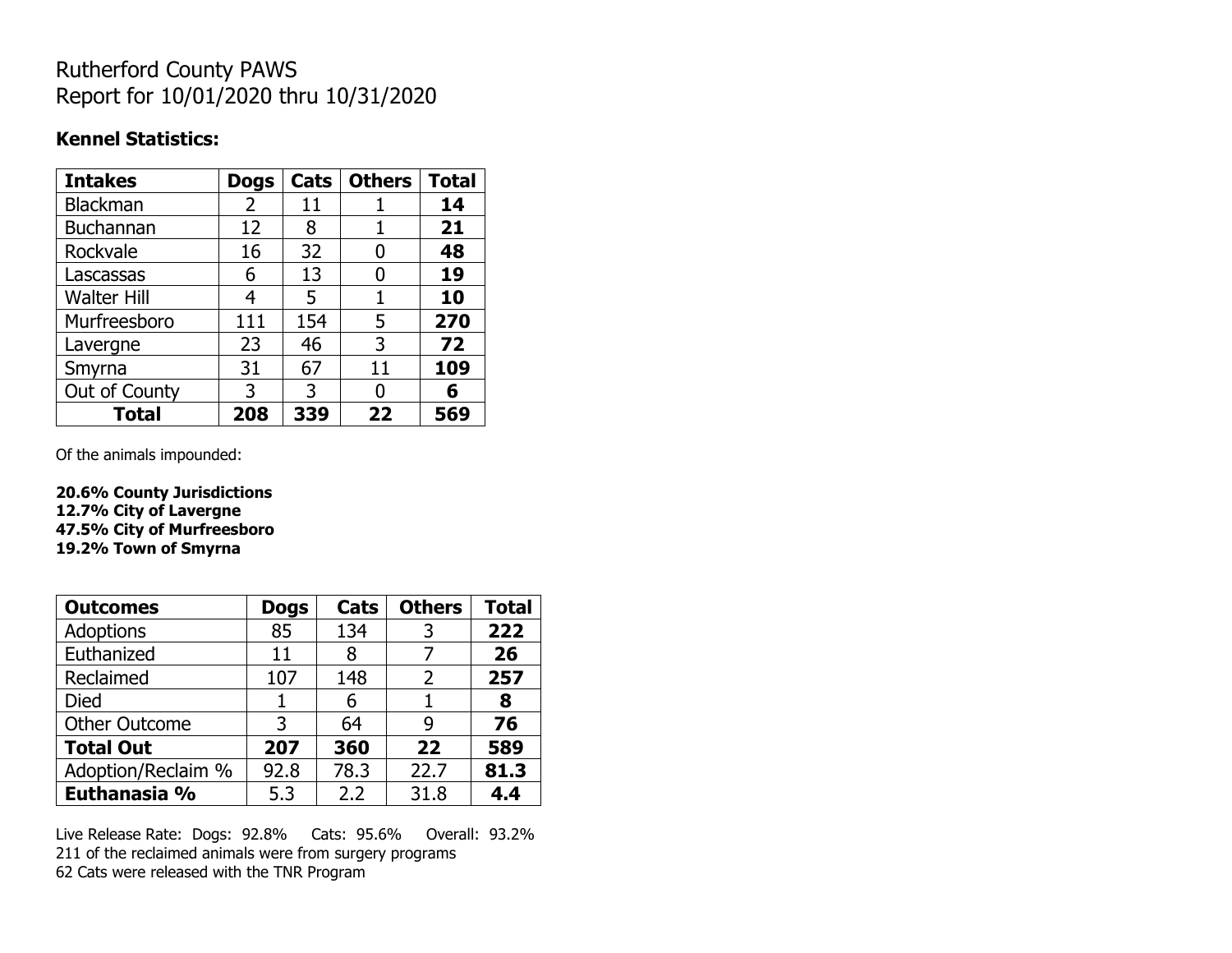Animals left in shelter on 10/31/2020: 90

2879 People visited the shelter looking for a lost /new pet.

1867 Logged calls/voice mails for the month.

#### **Activity Report by Jurisdiction:**

| Zones        | <b>Calls Received</b> | Calls Completed |
|--------------|-----------------------|-----------------|
| Blackman     | 130                   | 146             |
| Buchannan    | 140                   | 144             |
| Lavergne     | 247                   | 261             |
| Lascassas    | 129                   | 138             |
| Murfreesboro | 524                   | 556             |
| Rockvale     | 109                   | 113             |
| Smyrna       | 277                   | 292             |
| Walter Hill  | 71                    | 75              |
| Out of Area  | 57                    | 60              |
| <b>Total</b> | 1684                  | 1785            |

37.8% County Jurisdictions 14.7% City of Lavergne 31.1% City of Murfreesboro 16.4% Town of Smyrna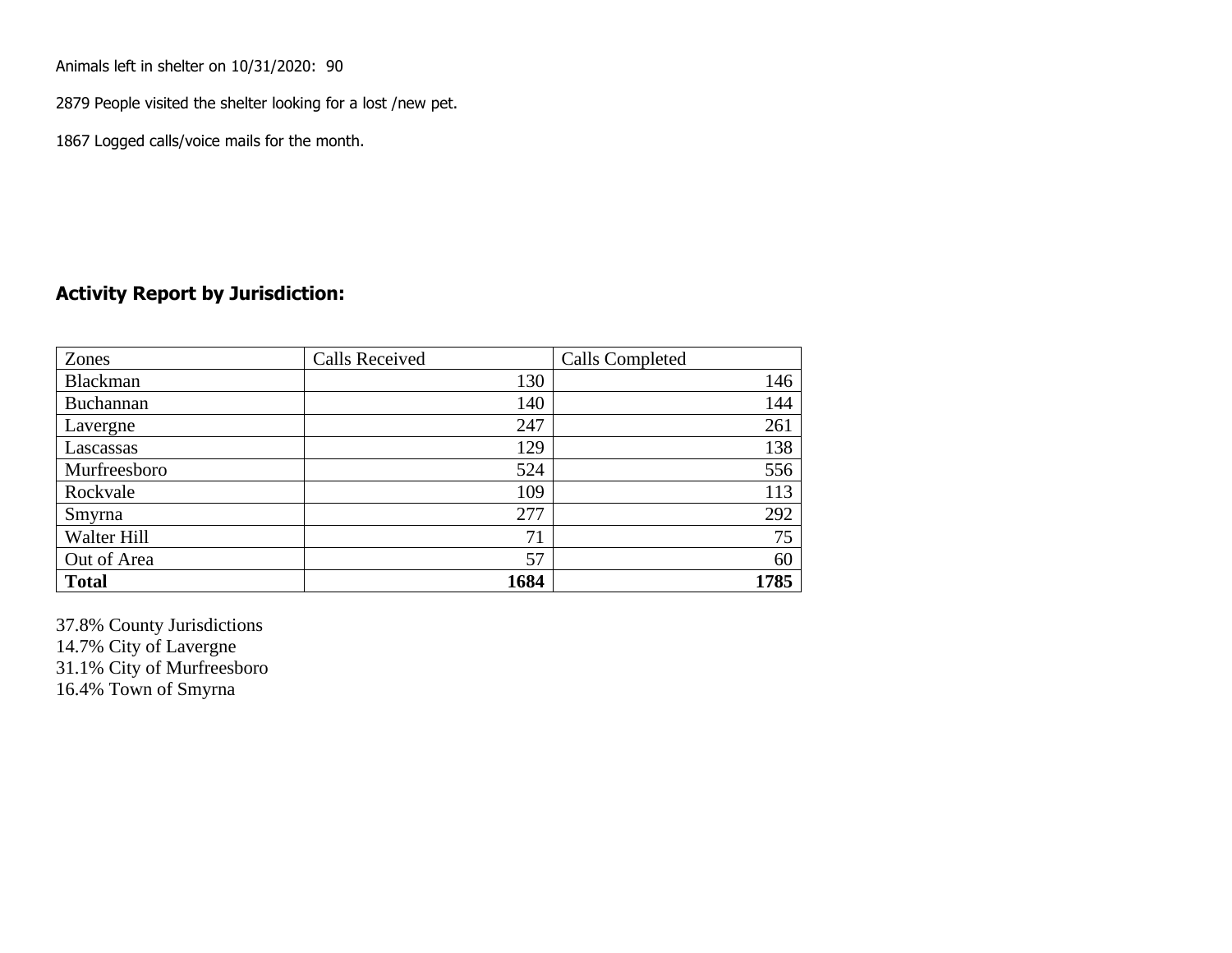# **Mileage:**

| <b>Officer</b> | <b>Miles</b> |
|----------------|--------------|
| 421            | 706          |
| 422            | 950          |
| 423            | 1393         |
| 424            | 1515         |
| 425            | 1223         |
| 426            | 1569         |
| 427            | 967          |
| 428            | 874          |
| 430            | 998          |
| 434            | 1412         |
| 437            | 1178         |
|                |              |
|                |              |
|                |              |
|                |              |
|                |              |
|                |              |
| <b>Total</b>   | 12785        |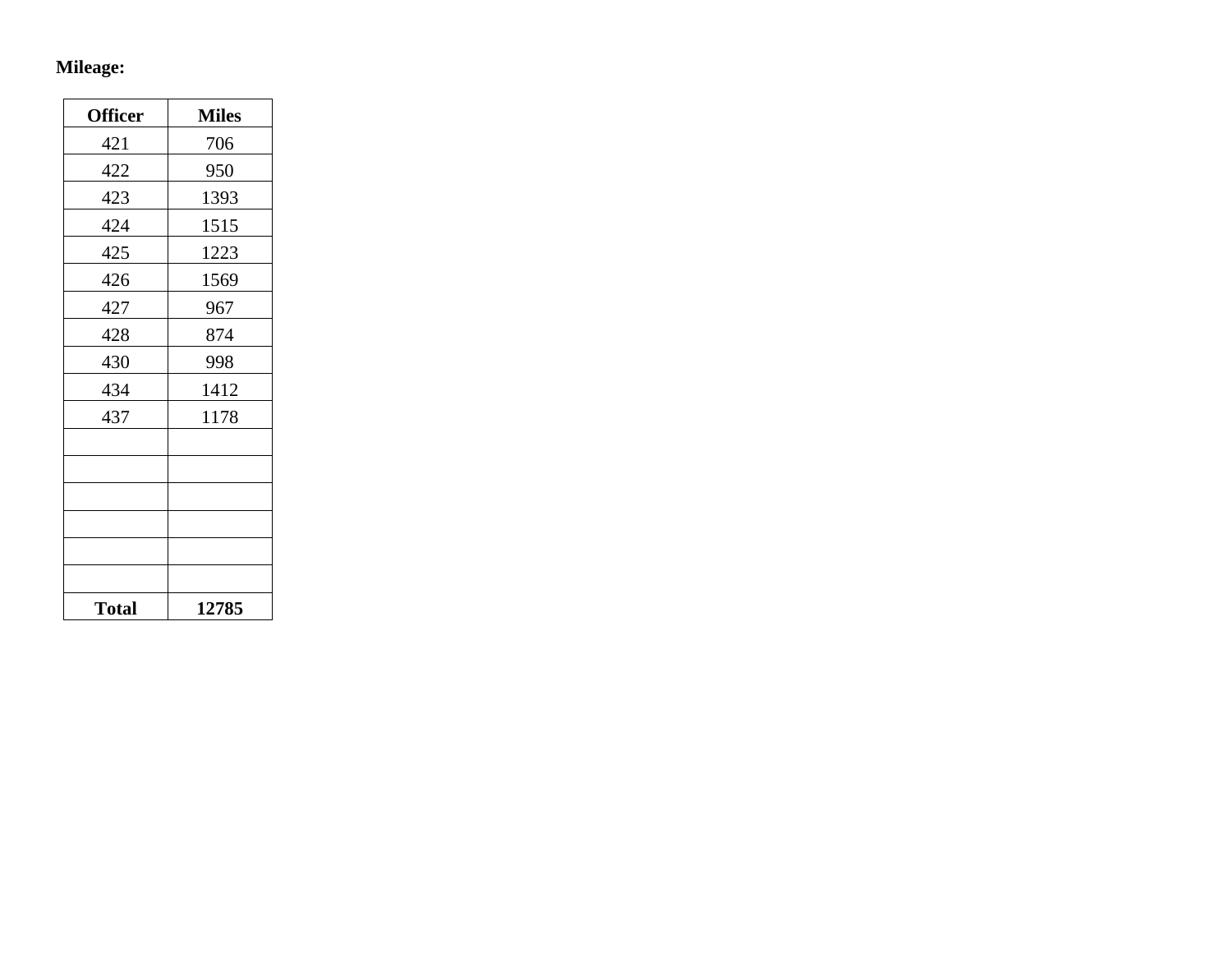## Fiscal Year-to-Date Report 07/01/2020 thru 10/31/2020

### **Kennel Statistics:**

| <b>Intakes</b>     | <b>Dogs</b> | Cats | <b>Others</b> | <b>Total</b> |
|--------------------|-------------|------|---------------|--------------|
| Blackman           | 24          | 62   | 2             | 88           |
| <b>Buchannan</b>   | 41          | 46   | 2             | 89           |
| Rockvale           | 47          | 89   | 2             | 138          |
| Lascassas          | 32          | 47   | 1             | 80           |
| <b>Walter Hill</b> | 22          | 19   | 1             | 42           |
| Murfreesboro       | 447         | 655  | 22            | 1124         |
| Lavergne           | 85          | 162  | 8             | 255          |
| Smyrna             | 144         | 260  | 30            | 434          |
| Out of County      | 44          | 26   | 0             | 70           |
| <b>Total</b>       | 886         | 1366 | 68            | 2320         |

Of the animals impounded since July 01:

**21.9% County Jurisdictions**

**11.0% City of Lavergne**

**48.4% City of Murfreesboro 18.7% Town of Smyrna**

| <b>Outcomes</b>      | <b>Dogs</b> | Cats | <b>Others</b>  | <b>Total</b> |
|----------------------|-------------|------|----------------|--------------|
| <b>Adoptions</b>     | 357         | 515  | 9              | 881          |
| Euthanized           | 39          | 54   | 19             | 112          |
| Reclaimed            | 475         | 530  | $\overline{2}$ | 1007         |
| Died                 | 2           | 33   | 3              | 38           |
| <b>Other Outcome</b> | 10          | 245  | 35             | 290          |
| <b>Total Out</b>     | 883         | 1377 | 68             | 2328         |
| Adoption/Reclaim %   | 94.2        | 75.9 | 16.2           | 81.1         |
| Euthanasia %         | 4.4         | 3.9  | 27.9           | 4.8          |

Live Release Rate: 92.6%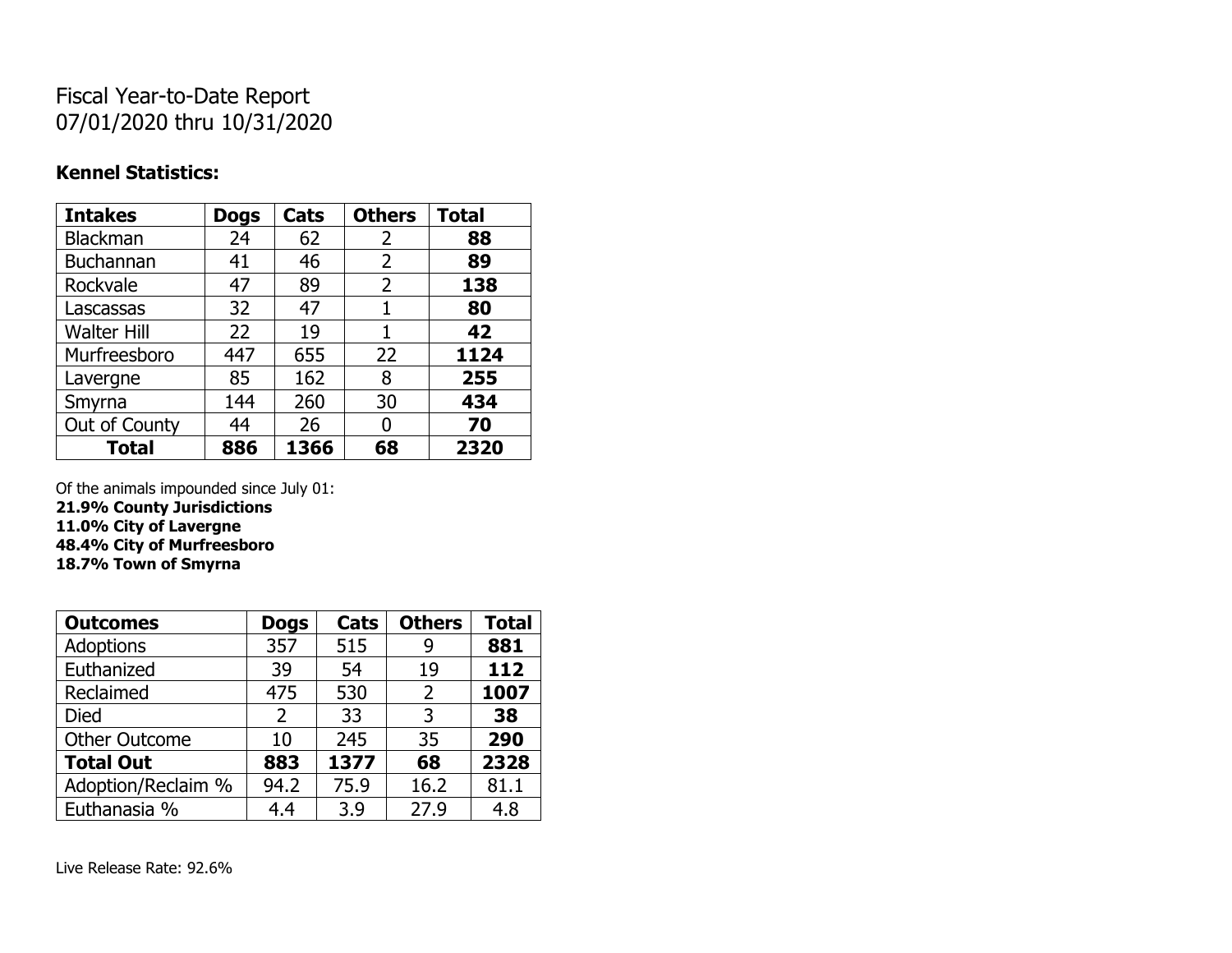9819 People have visited the shelter since July 01, 2020 looking for a lost /new pet.

7861 Logged calls/voice mails since July 01, 2020.

### **Activity Report by Jurisdiction:**

| Zones           | <b>Calls Received</b> | Calls Completed |
|-----------------|-----------------------|-----------------|
| <b>Blackman</b> | 585                   | 603             |
| Buchannan       | 418                   | 421             |
| Lavergne        | 785                   | 802             |
| Lascassas       | 636                   | 648             |
| Murfreesboro    | 2185                  | 2220            |
| Rockvale        | 451                   | 455             |
| Smyrna          | 956                   | 969             |
| Walter Hill     | 401                   | 406             |
| Out of Area     | 166                   | 168             |
| <b>Total</b>    | 6583                  | 6692            |

40.4% County Jurisdictions 11.9% City of Lavergne 33.2% City of Murfreesboro 14.5% Town of Smyrna